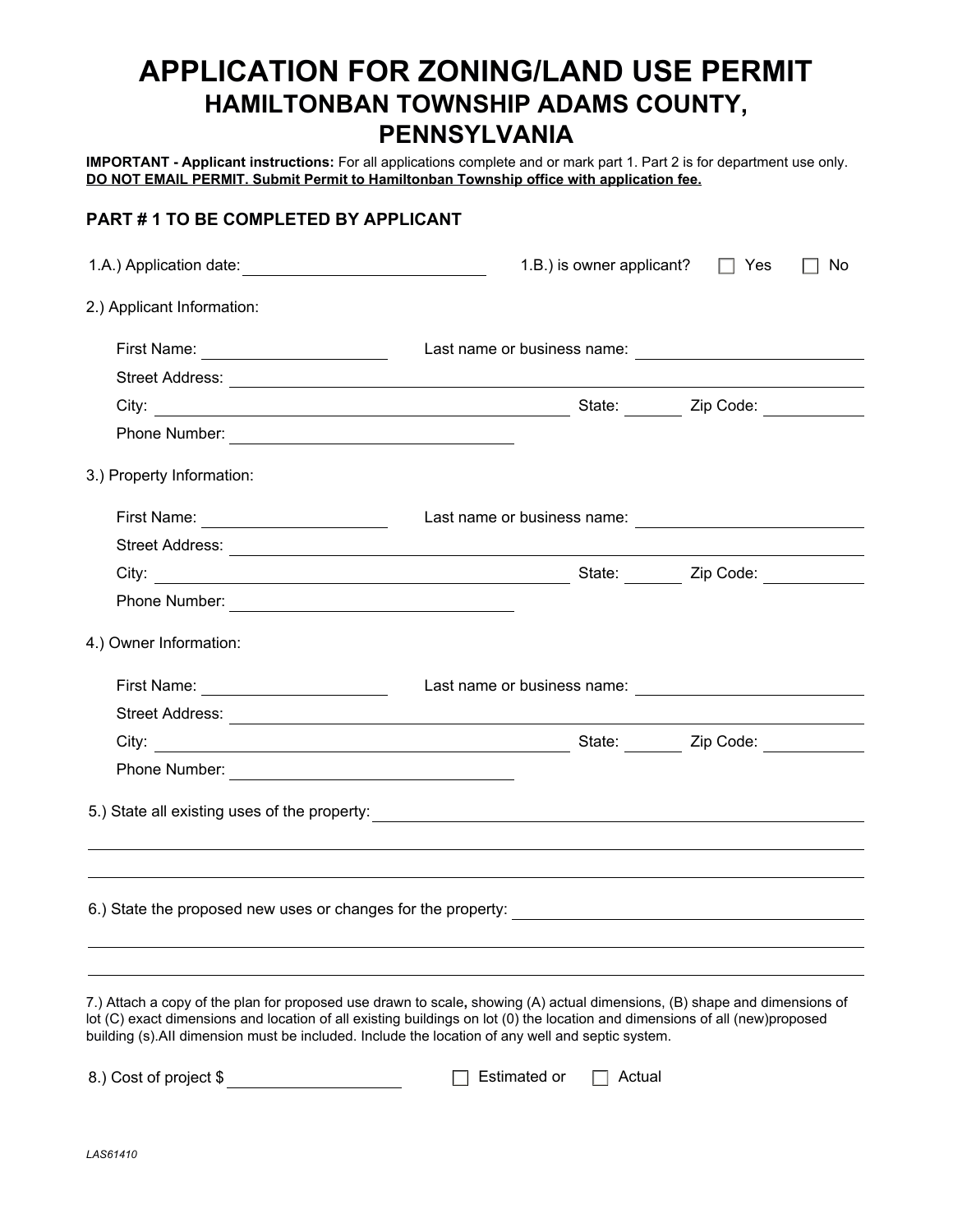| 9.) Nature of purposed                                                                                                                                                                                                                                                                                                                                                                                                                                                                                                                                                                                                                                                                                                                                                                                                                                                                                                                |                                                                                                                                                                                                         | Description                 |                        |        | <b>Dimensions</b>                                                                                                    |                |
|---------------------------------------------------------------------------------------------------------------------------------------------------------------------------------------------------------------------------------------------------------------------------------------------------------------------------------------------------------------------------------------------------------------------------------------------------------------------------------------------------------------------------------------------------------------------------------------------------------------------------------------------------------------------------------------------------------------------------------------------------------------------------------------------------------------------------------------------------------------------------------------------------------------------------------------|---------------------------------------------------------------------------------------------------------------------------------------------------------------------------------------------------------|-----------------------------|------------------------|--------|----------------------------------------------------------------------------------------------------------------------|----------------|
|                                                                                                                                                                                                                                                                                                                                                                                                                                                                                                                                                                                                                                                                                                                                                                                                                                                                                                                                       |                                                                                                                                                                                                         |                             |                        |        |                                                                                                                      |                |
|                                                                                                                                                                                                                                                                                                                                                                                                                                                                                                                                                                                                                                                                                                                                                                                                                                                                                                                                       |                                                                                                                                                                                                         |                             |                        |        |                                                                                                                      |                |
|                                                                                                                                                                                                                                                                                                                                                                                                                                                                                                                                                                                                                                                                                                                                                                                                                                                                                                                                       |                                                                                                                                                                                                         |                             |                        |        |                                                                                                                      |                |
|                                                                                                                                                                                                                                                                                                                                                                                                                                                                                                                                                                                                                                                                                                                                                                                                                                                                                                                                       |                                                                                                                                                                                                         |                             |                        |        | the control of the control of the control of the control of                                                          |                |
|                                                                                                                                                                                                                                                                                                                                                                                                                                                                                                                                                                                                                                                                                                                                                                                                                                                                                                                                       |                                                                                                                                                                                                         |                             |                        |        | <u> 1980 - Johann Barn, mars ann an t-Amhain Aonaich an t-Aonaich an t-Aonaich ann an t-Aonaich ann an t-Aonaich</u> |                |
|                                                                                                                                                                                                                                                                                                                                                                                                                                                                                                                                                                                                                                                                                                                                                                                                                                                                                                                                       |                                                                                                                                                                                                         |                             |                        |        |                                                                                                                      |                |
|                                                                                                                                                                                                                                                                                                                                                                                                                                                                                                                                                                                                                                                                                                                                                                                                                                                                                                                                       |                                                                                                                                                                                                         |                             |                        |        | <u>and the contract of the contract of the contract of</u>                                                           |                |
|                                                                                                                                                                                                                                                                                                                                                                                                                                                                                                                                                                                                                                                                                                                                                                                                                                                                                                                                       |                                                                                                                                                                                                         |                             |                        |        |                                                                                                                      |                |
| 11.) Is existing septic system in good condition?                                                                                                                                                                                                                                                                                                                                                                                                                                                                                                                                                                                                                                                                                                                                                                                                                                                                                     |                                                                                                                                                                                                         | Yes<br>$\Box$               | No                     |        | Not applicable                                                                                                       |                |
| 12.) Has a permit for an on lot septic system been obtained?                                                                                                                                                                                                                                                                                                                                                                                                                                                                                                                                                                                                                                                                                                                                                                                                                                                                          |                                                                                                                                                                                                         |                             | Yes                    | $\Box$ | No                                                                                                                   | Not applicable |
| If Yes, date permit issued                                                                                                                                                                                                                                                                                                                                                                                                                                                                                                                                                                                                                                                                                                                                                                                                                                                                                                            |                                                                                                                                                                                                         | and Permit #                |                        |        |                                                                                                                      |                |
|                                                                                                                                                                                                                                                                                                                                                                                                                                                                                                                                                                                                                                                                                                                                                                                                                                                                                                                                       | Note: If septic system does not exist nor septic permit has not been issued, no zoning permit will be issued until<br>proof of compliance with DEP regulations for on lot septic disposal is submitted. |                             |                        |        |                                                                                                                      |                |
| 13.) Road encroached permit:                                                                                                                                                                                                                                                                                                                                                                                                                                                                                                                                                                                                                                                                                                                                                                                                                                                                                                          | Municipal                                                                                                                                                                                               | State                       | Private, permit issued |        |                                                                                                                      |                |
|                                                                                                                                                                                                                                                                                                                                                                                                                                                                                                                                                                                                                                                                                                                                                                                                                                                                                                                                       | Yes                                                                                                                                                                                                     | No<br>$\Box$ Not applicable |                        |        |                                                                                                                      |                |
|                                                                                                                                                                                                                                                                                                                                                                                                                                                                                                                                                                                                                                                                                                                                                                                                                                                                                                                                       | Applicants are advised that a highway permit is required prior to drive access to highway.                                                                                                              |                             |                        |        |                                                                                                                      |                |
| 14) Stake four corners of new structure location on lot. This should be completed at the time application is submitted for<br>approval. Failure to do this will delay issuing of zoning permit.                                                                                                                                                                                                                                                                                                                                                                                                                                                                                                                                                                                                                                                                                                                                       |                                                                                                                                                                                                         |                             |                        |        |                                                                                                                      |                |
| In signing this application for a Hamiltonban Township zoning permit, applicant verifies that all information contained within<br>this application is true, correct, and complete to the best of applicant's knowledge. Furthermore, applicant affirms that the<br>information stated herein is in compliance with all Hamiltonban Township ordinances and regulations. The township has the<br>right to revoke this zoning permit should any violation(s) of said ordinance occur or any modification of contained information<br>be made. Falsification or any information related to this application could result in prosecution. Hamiltonban Township<br>assumes no reasonability for, and is not liable for, any injuries, damages, legal actions, disputes, or unforeseen development<br>or occurrences to person(s) or property which might result in revocation of the zoning permit as well as other appropriate<br>action. |                                                                                                                                                                                                         |                             |                        |        |                                                                                                                      |                |
| Signature of Applicant or Owner:                                                                                                                                                                                                                                                                                                                                                                                                                                                                                                                                                                                                                                                                                                                                                                                                                                                                                                      | <u> 1989 - Johann Barbara, martxa al</u>                                                                                                                                                                |                             |                        |        | Date:                                                                                                                |                |
| 1.A.) ENCLOSEZONING APPLICATION FEEOF \$50.00 PAYABLE TO HAMILTONBAN TOWNSHIP<br>2.A.) RETURN APPLICATION FEEAND ALL SUPPORTING DOCUMENTS TO: HAMILTONBAN TOWNSHIP OR<br><b>MAIL TO:</b><br>Land And Sea Services LLC,                                                                                                                                                                                                                                                                                                                                                                                                                                                                                                                                                                                                                                                                                                                |                                                                                                                                                                                                         |                             |                        |        |                                                                                                                      |                |
| 1837 Heidlersburg Road                                                                                                                                                                                                                                                                                                                                                                                                                                                                                                                                                                                                                                                                                                                                                                                                                                                                                                                |                                                                                                                                                                                                         |                             |                        |        |                                                                                                                      |                |

Aspers, Pa. 17324